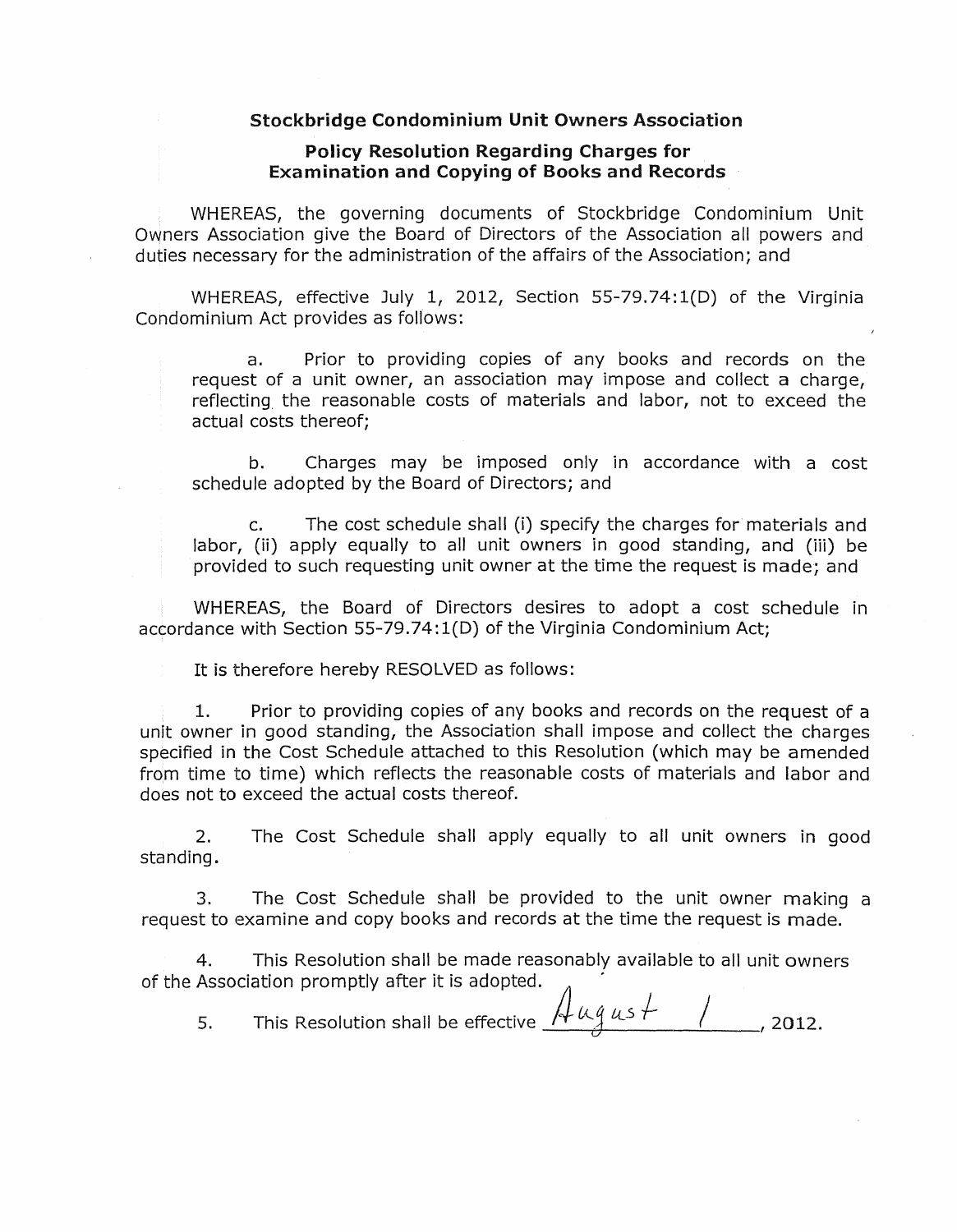ADOPTED  $\frac{\int u l_{k} - 3/}{2012}$ , 2012.

 $\sim$ 

# BOARD OF DIRECTORS

Stockbridge Condominium Unit Owners Association

 $By:$ President <u>anch</u> Attest: Secretary